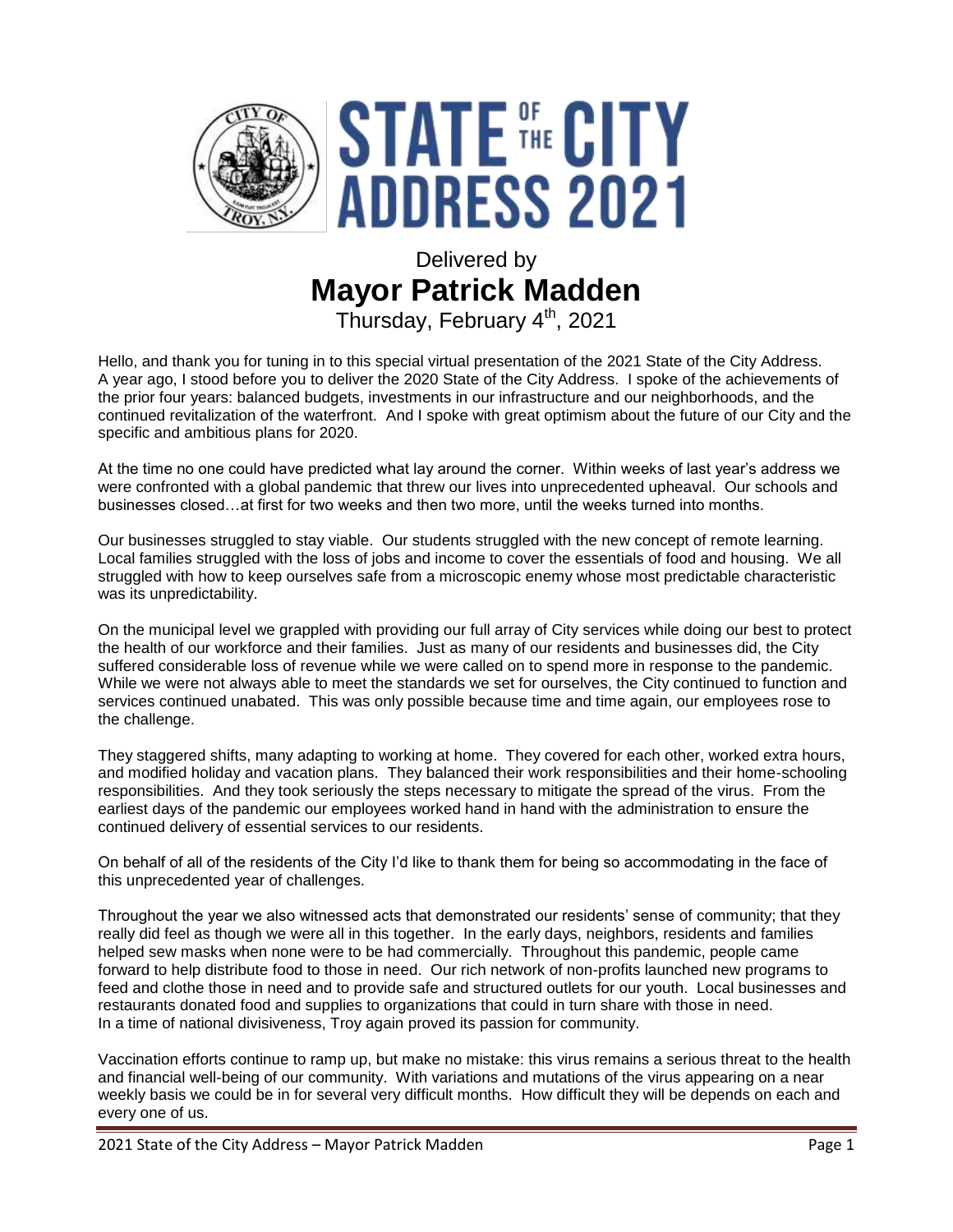We are smarter about this virus than we were last March. We know the importance of wearing masks. We know the importance of social distancing and avoiding crowds. We know the importance of washing our hands. Measured against the loss of more lives and economic impact on our small businesses these practices are only a minor inconvenience. I urge you all to continue strong adherence to those measures science tells us will mitigate the spread of this virus. And when it becomes available to you I would also strongly encourage you to take the vaccine. Do it for your family, do it for your neighbors, and do it for our community.

## **Financial Oversight**

As the pandemic bore down on us it quickly became apparent that it would have a financial impact on the City, though throughout most of the year it would remain impossible to quantify. We experienced sizeable reductions in State Aid and departmental revenue such as building permit fees as construction slowed and parking fees which we waived to assist those working from home. We also anticipated the loss of sales tax revenue as the economy slowed.

Several steps were taken to counter this loss of income. These things that we would ordinarily avoid became necessary under the extreme circumstances. We appropriated funds from the surplus we had accumulated over the prior years. We bonded capital projects that we had planned to pay for out of the general fund. These measures were only possible because of the steps we had taken over the preceding four years to strengthen our financial position.

We also curtailed spending as much as possible enacting a hiring freeze except for the most essential positions and deferring expenditures until our finances recovered.

There is no question that the steps we had taken in our first four years got us through 2020. Without our fund balance, without the ability to go to the financial markets on favorable terms we would have been looking at significant reductions in staffing and services last year.

With the election behind us and a new Senate and White House administration in place, I am hopeful that another relief bill will include assistance to localities such as Troy. To that end I am in constant communication with our federal representatives in DC to advocate on behalf of our community.

In developing our 2021 budget we took full account of the lingering financial impacts due to the pandemic and worked to address anticipated revenue shortfalls without laying it on the back of the taxpayers. The result was our fifth balanced budget. Having passed with bi-partisan support the 2021 budget continues our discipline of crafting budgets that do not rely on one-shots for recurring expenditures and which are based not on hopes and wishes but on verifiable facts and reasonable trend projections. Though thin, the 2021 budget is realistic, achievable and remained under the tax cap.

The 2021 budget also continues our focus on important investments in neighborhoods improving the quality of life for Collar City residents while preserving essential services & staffing levels.

I would like to extend my thanks to the Council for their partnership and cooperation in approving this year's spending plan.

Despite the challenges the pandemic laid on us this past year we were able to advance several important initiatives and projects in 2020 and lay the groundwork for several more in 2021.

#### **Infrastructure**

As promised at this time last year, construction commenced in 2020 on the long awaited South Troy Industrial Roadway. Decades in the planning, this roadway is intended to remove heavy truck traffic from the South Troy Neighborhood while opening up long fallow lands along the river for redevelopment. The first phase of the road, from Main to Monroe Streets has been completed. Preparations for phase II are now underway to extend the road to Adams Street and reconnect with River Street south of downtown.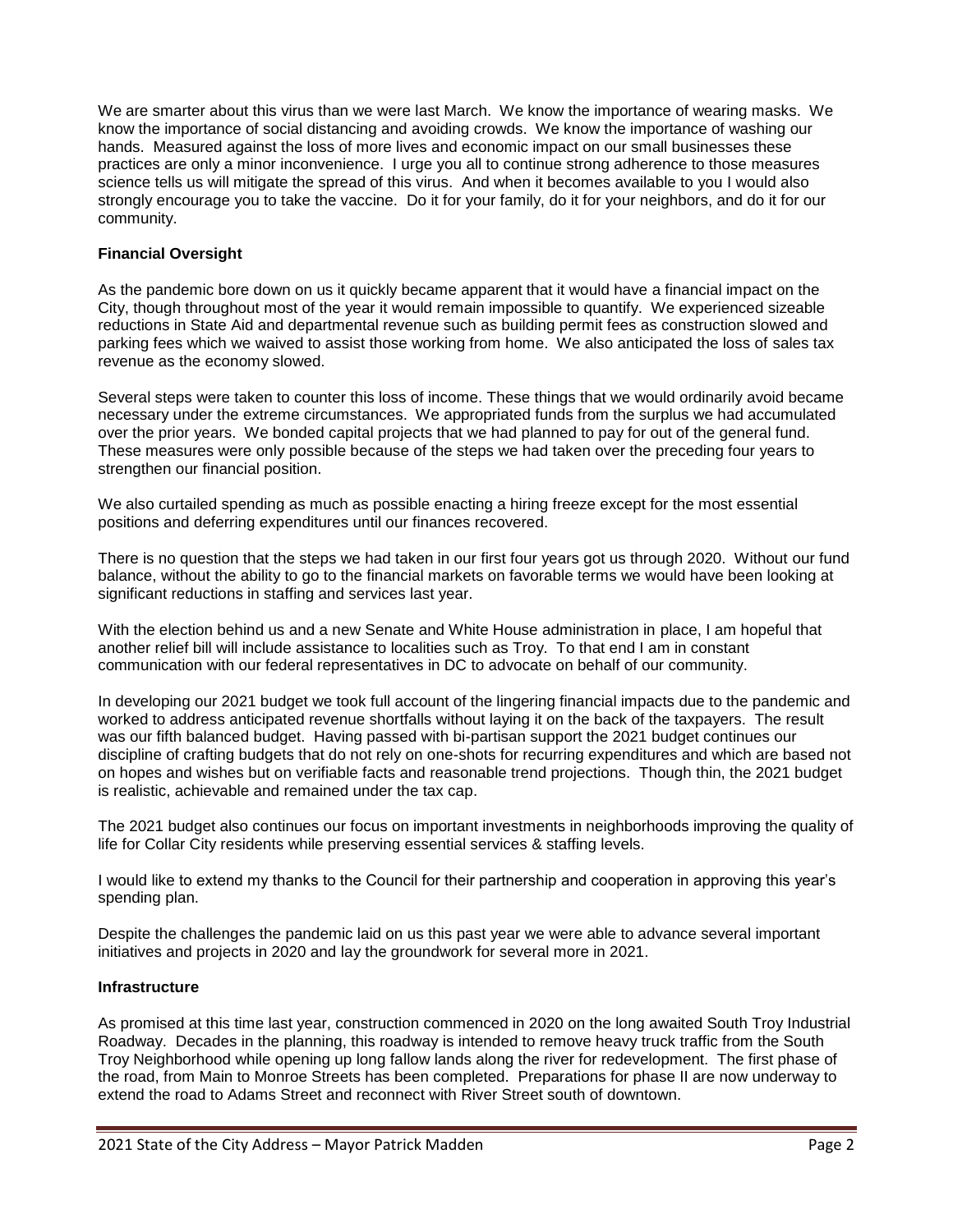With the completion of Phase I, work is underway to establish an official truck route in the neighborhood to direct trucks off of the residential streets.

I would like to recognize and thank the Federal Highway Administration for funding this project, New York State Department of Transportation and Capital District Transportation Committee for allocating the funds for construction, and Commissioner of Planning Steve Strichman and City Engineer Aaron Vera and their staff for their work on this project. Finally, I'd like to especially acknowledge the residents of South Troy for their advocacy and support throughout this long process. Hang in there South Troy….we're getting this done.

Last summer, we celebrated the completion of the Troy Seawall Stabilization project, a multi-year, \$25.6M effort to restore the City's downtown seawall that was damaged by Hurricane Irene. With assistance from Senator Schumer roughly 50% of the cost of this project was covered by FEMA.

The project repaired approximately 3,500 liner feet of seawall from the north end of the Hedley Building south to the Monument Square site. These repairs stabilized our seawall, helping to protect vital infrastructure and build a foundation for further revitalization of our waterfront, including the new marina, expansion of Riverfront Park North, and the new riverfront trail.

Today, I am excited to announce that FEMA has recently authorized an additional \$11.4M in mitigation funds to further support the cost of this project. This means the project is now 90% covered by grants, greatly reducing the burden on our taxpayers. We are extremely appreciative of this assistance from FEMA and for their support throughout the project. I also want to recognize Deputy Mayor Monica Kurzejeski and Project Manager Todd Dickinson for their efforts in overseeing the project to successful completion.

With the seawall project complete, we moved forward with the construction of the Riverfront Park North extension which adds a Riverwalk north to the Marriott Hotel. This included a trail behind Dinosaur BBQ, restoring a public vista that Troy lost in the 1980's.

Simultaneously, we completed the construction of our new marina & docks. The Marina will be fully operational for the 2021 boating season, and we look forward to welcoming back boaters from across the Capital Region to Troy later this year.

Less visible, but certainly no less important: last April, the Department of Public Utilities completed the final section of sewer line upgrades beneath Campbell Avenue. In total, approximately 2,600 linear feet of sewer line was replaced or relined on Campbell Avenue between Thomas Street and the Campbell Avenue Bridge. This multi-year effort ensures the long-term reliability of our sewer infrastructure network.

Later this year, just up the road, we will be commencing reconstruction of the Campbell Avenue bridge over the Wynantskill creek. This project, 90% funded by the BRIDGE NY Program, will replace an aging structure ensuring a safe route between Troy's eastside and south side as well as destinations in Albany. We'll take this opportunity to replace aging water and sewer infrastructure traversing the creek at that location as well.

In 2020, installation of 1,400 linear feet of 30-inch storm water line beneath the northernmost section of the Uncle Sam Bike Trail in the Lansingburgh neighborhood was also completed. This project is critical to our ongoing efforts to reduce and eventually eliminate the periodic sewer overflows and improve the health of the Hudson River as part of the Albany CSO Pool Communities' Long-Term Control Plan. It will also alleviate seasonal flooding in the adjoining neighborhood. As part of the project, over a half-mile of the bike trail between Northern Drive and Cemetery Road was repaved to improve biking and walking on the historic rail trail.

Later this year, we will break ground on the first phase of a major water line replacement project between the Tomhannock Reservoir and the City's Water Treatment Plant. During phase 1 of the project, two 36-inch diameter pipes totaling 43,000 linear feet will be installed (that's over 8 miles). Phase 1 construction is scheduled to take between 18 - 24 months to complete.

This will be one of the most consequential and important infrastructure projects the City has undertaken since the water treatment plant was built over half a century ago. These lines provide over 21 million gallons of water daily to over 135,000 customers in Troy and eight other communities in Albany, Rensselaer, and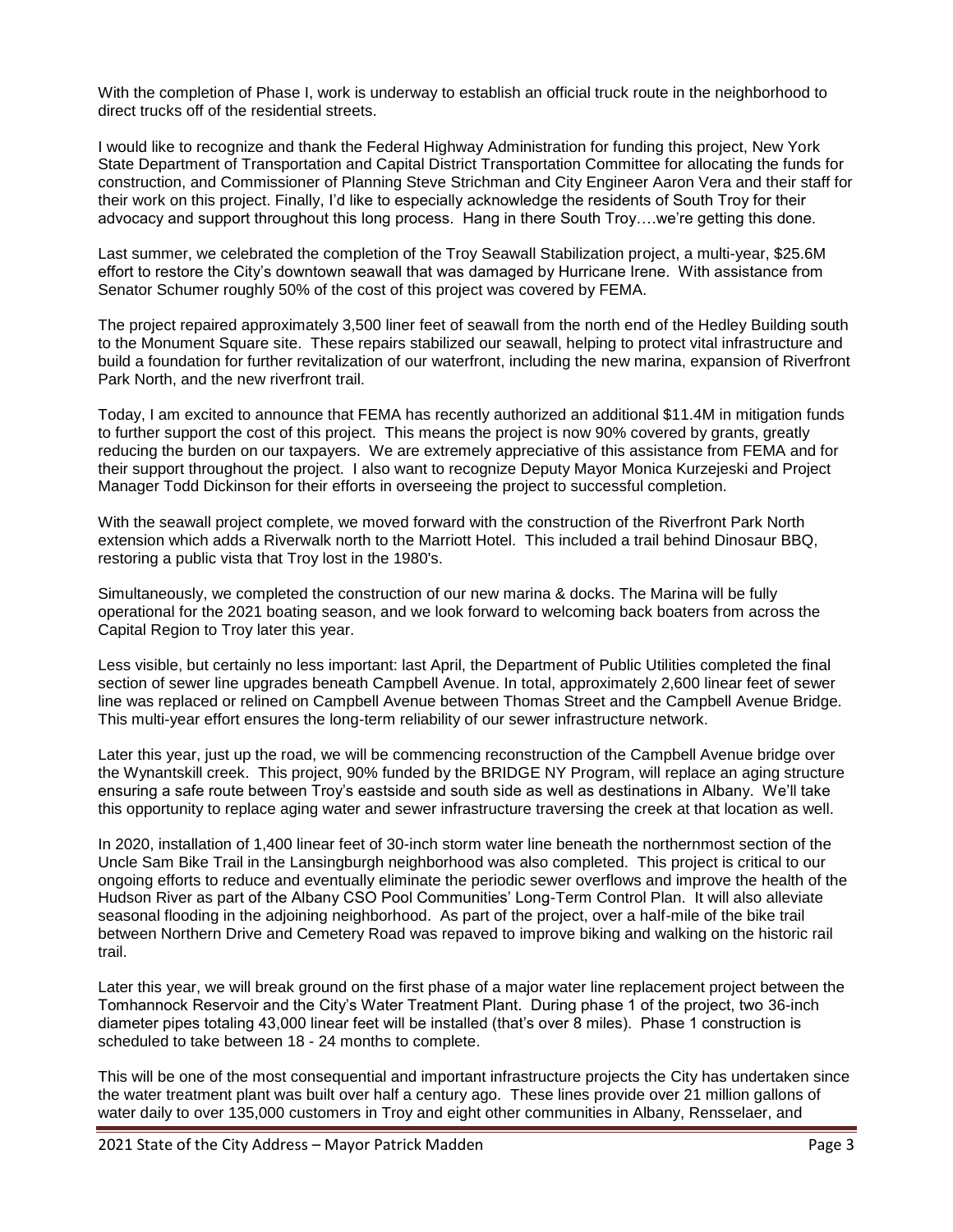Saratoga counties. It is an ambitious but crucial project that will preserve the reliability of the City's water infrastructure network for another 200 years.

The city has been awarded a \$10M grant from NYS Environmental Facilities Corporation, with additional funding approved by the City Council. I want to thank our partners on the City Council for their support, NYS EFC for their assistance in securing the necessary grant funding, and the Department of Public Utilities for their work to make this project a reality.

Bids have been received, and construction should commence this spring.

#### **Economic Development**

Investments in infrastructure are always expensive and many times unseen. But they form the basis, figuratively and literally, upon which a City is built. Our commitment to responsibly maintain our infrastructure gives confidence to those seeking to invest private dollars in our community. Whether it be a homeowner, a small business owner or a large commercial developer, investors are drawn to reliability.

Despite construction shut downs in late spring, this past year saw the completion of several large renovation and new construction projects including:

- 444 River Lofts on River Street(74 units),
- Incite Apartments on King Street (52 units),
- Vicina Modern Urban Flats on the corner of 4th and Congress Streets (80 units plus commercial),
- 257 River Street (16 Units), and
- Old Brick Warehouse on River Street (80 units)

Together these projects consist of 302 apartments and represent over \$60M of investment.

It is worthy of note that this investment is happening across the City, including 701 River Lofts in North Central, the conversion of the former St. Augustine School in Lansingburgh, and demolition and redevelopment of the Taylor Apartments in downtown Troy.

The Taylor Apartments redevelopment project is a partnership with Troy Housing Authority and Pennrose to redevelop the vacant Taylor Apartment towers. This multi-phase, multi-year project includes not just the demolition of Taylor 1 & 2, but also the total redevelopment of all former and existing Troy Housing Authority facilities along the waterfront.

The project will accommodate all existing Taylor Apartment residents and will also provide new modern workforce housing for Troy families. Demolition of Towers 1 and 2 is anticipated to begin later this year. Included in this vision for a new waterfront south of downtown is the reorientation of the River and Ferry Streets intersection. Construction of the Congress Street Bridge severed the previous traffic route between downtown and the City's southern neighborhoods. It also drove a highway through the heart of a public housing community. It was a bad design and our intention is to mitigate some of it most undesirable impacts.

Restoration of River Street will support further expansion of downtown south, increase connectivity between our neighborhoods and the waterfront, and link up with the new South Troy Industrial Road.

Preliminary designs which are much more compatible with our streetscape have been completed and an application for funding was just recently submitted to NYS.

Steady progress continues on the redevelopment of the One Monument Square site. This past August, the City was awarded a \$1M Economic & Infrastructure Development grant from the Northern Border Regional Commission to assist with relocating water lines, and the installation of storm water separation and sewer infrastructure on the site. This essential work will prepare the site for development by our project partner Hoboken Brownstone. Thank you to the NBRC, New York State Department of State, Congressman Tonko, and our state & federal partners for their continued support of the Monument Square project.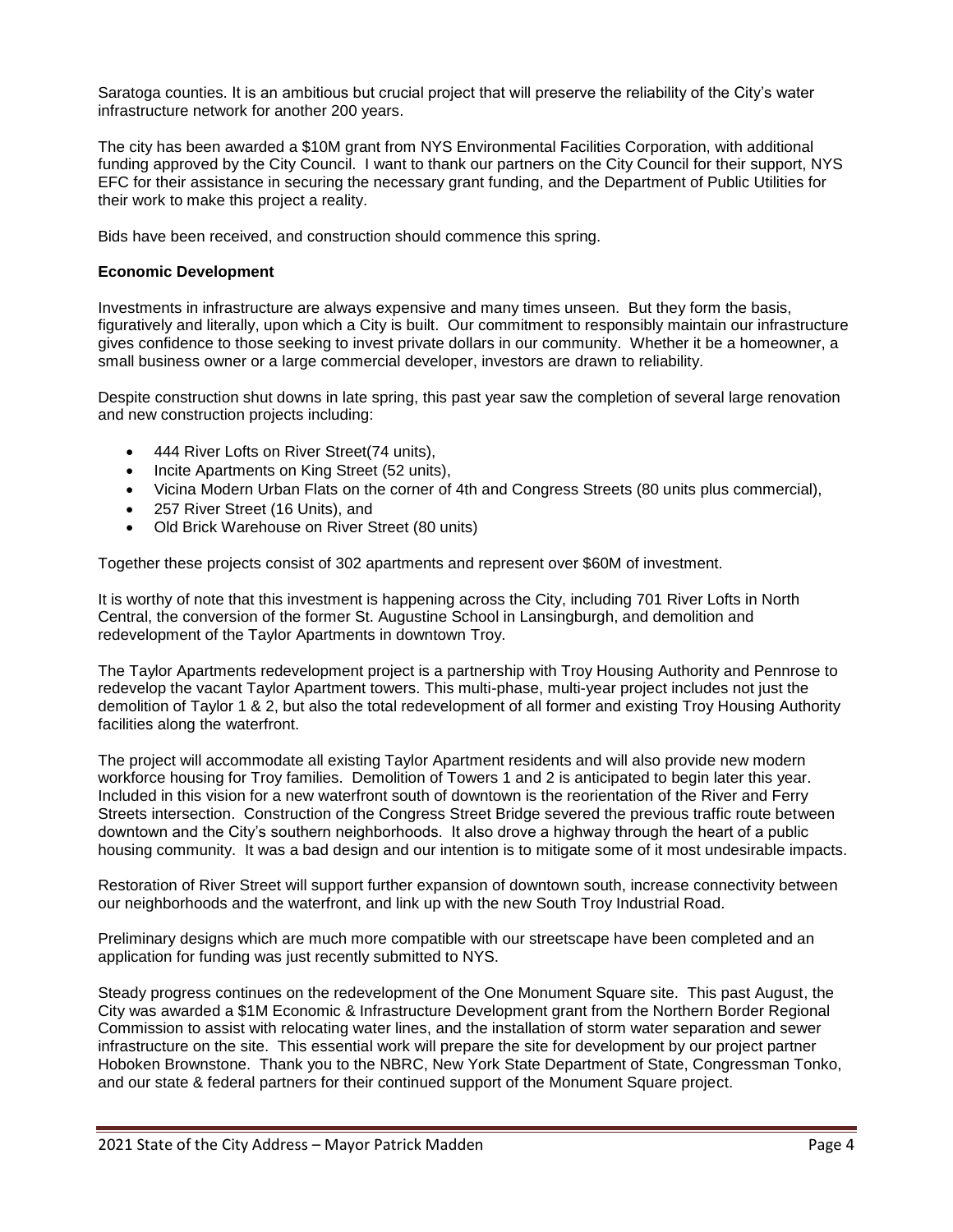In October, demolition of the former Leonard Hospital in Lansingburgh was completed. This 140,000 sq. ft. vacant and abandoned former medical facility is located on New Turnpike Road. For over two decades, this property has negatively impacted quality of life and property values in the Lansingburgh neighborhood. The safe and responsible removal of this building is a victory for nearby homes, families, and businesses, and an important step that will help create new opportunities for investment, growth and vitality to Lansingburgh. The hospital's time capsule was also recovered from the site during the demolition, and has been donated to the Hart Cluett Museum. Materials found in the capsule will be processed and catalogued for display later this year.

## **Parks, Recreation & Amenities**

While sound investment in infrastructure gives investors and homebuyers the confidence to invest in a community it is the amenities and quality of life characteristics that give them the will to invest. Parks, green spaces, cultural amenities all make important contributions to the quality of life in Troy.

Public swimming returned to Troy last summer with the reopening of the South Troy Pool after a multi-year renovation effort. After significant structural and mechanical issues caused the pool's closure in 2017, we secured the necessary funds to renovate the entire site to improve safety, increase accessibility, and add decades of life to the facility. Assemblymember John McDonald was instrumental in securing state funds to help complete the necessary budget.

Renovations included a new roof and skylights, electrical upgrades, plumbing, and changing rooms in the facilities building, replacement of the pool's pump and filtration system, repairs to the concrete pool walls and installation of a liner and gutter system, new concrete decking, exterior fencing, and installation of a pool lift to provide access for individuals with disabilities. The splash pad facility was also restored. We look forward to welcoming back swimmers and families for many summers to come.

I want to thank Deputy Mayor Kurzejeski, Project Manager Todd Dickinson, and Parks & Recreation staff involved with reopening this facility. I also want to acknowledge the partnership with the Boys & Girls Clubs of the Capital Area for their assistance and contributions to prepare the staff and site for the 2020 swimming season.

In July, we celebrated the opening of our first-ever disc golf course in historic Prospect Park. Developed in partnership with the City Planning Department and local disc golf players & volunteers, the course is an exciting addition to our community. This is the first public disc golf course in Rensselaer County, and one that will draw thousands of players and visitors to our community this spring & summer. Importantly, it's an outdoor activity that can be done in a socially-distant manner. Plans are now underway for creation of an additional 9 holes that will be accessible from Downtown Troy. The course is free to use, but you will need to bring your own disc.

Construction is substantially complete on the 7th Avenue Park renovation project. Located at the intersection of 7th and Ingalls Avenues, this beloved neighborhood park was long-overdue for an upgrade. The redesigned park features two new basketball courts, a spray pad, new bathroom facilities, new playground equipment, pavilion, new fencing, and lights. We had hoped to have this park open in time for last summer but the pandemic related shutdown closed factories that were producing needed components. It will be ready for this summer season and it will have been worth the wait.

One-third of the total project cost will be covered by City funds, with the balance raised from private foundations including the Troy Redevelopment Foundation as well as state grants sponsored by Senator Neil Breslin and Assemblyman John McDonald. Additional funding from the One Troy anti-poverty initiative will be used toward surveillance cameras and lighting near the park. Thank you to all our partners and supporters who helped make this project a reality.

Working with the City Council we have set aside \$2 million in 2021 to make upgrades and improvements to several of the City's smaller neighborhood parks. Located across the City these smaller parks are easily accessible and provide recreational opportunities for our younger children. Upgrades are expected to include updated playground equipment, fencing and lighting.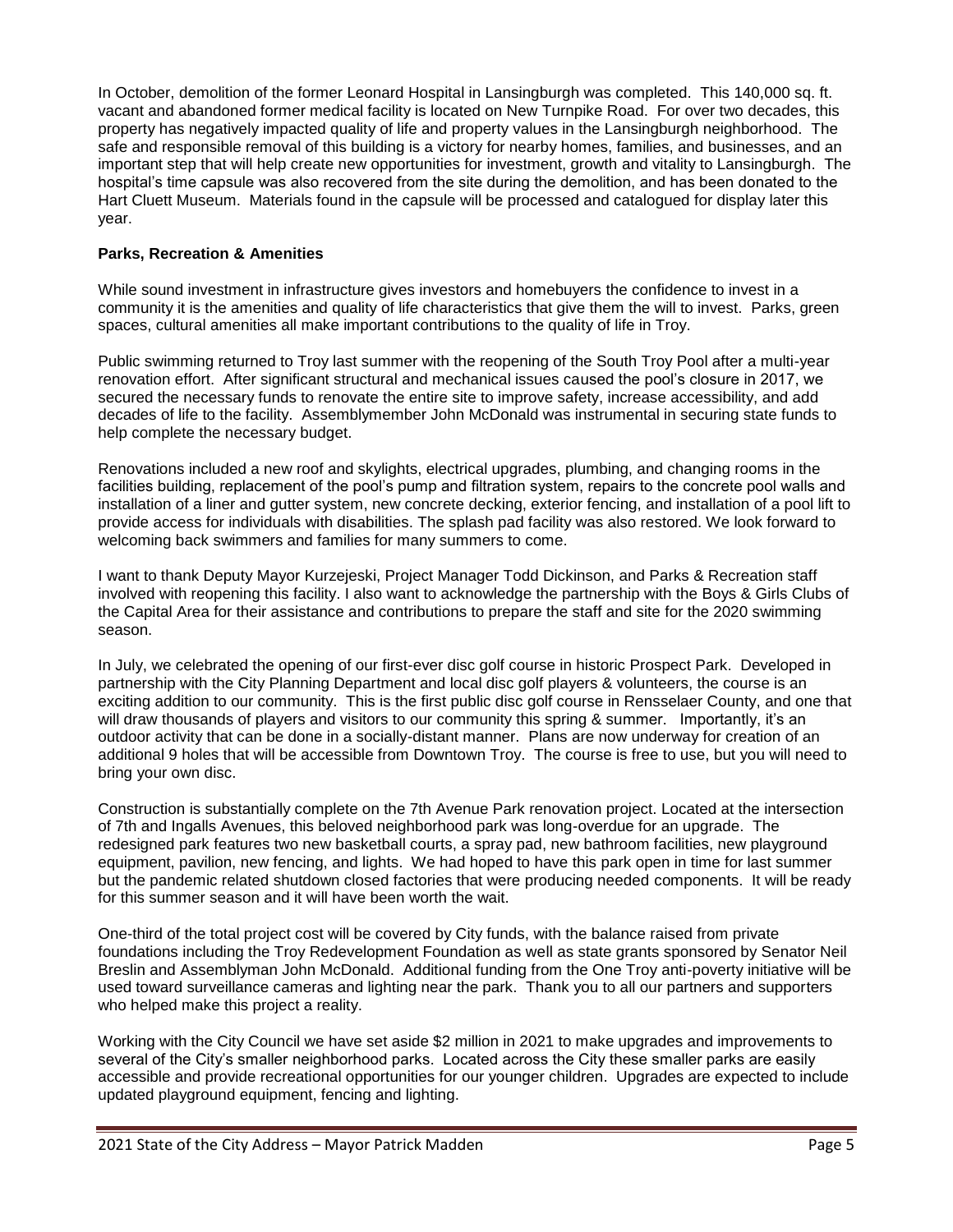Troy's seven miles of Hudson River waterfront remains one of our most valuable natural assets. During the last five years, we have worked to redevelop underutilized land along the river creating recreational amenities like parks, trails, and waterfront access areas to better connect families and neighborhoods to the river.

Building on last year's progress to expand pedestrian and bike trails throughout the city, planning is underway to extend the Riverwalk behind the Marriott Courtyard from Riverfront Park North along the river's edge up to the Hoosick Street Bridge. From there it is our plan to extend it further north to the Ingalls Ave Boat Launch.

In 2021, partnering with the Troy IDA and the Lansingburgh Neighbors, we will start the design of the Lansingburgh portion of the Riverfront Trail, first identified in the Lansingburgh Village Plan. This latest expansion to Troy's bike and pedestrian trail network along 1st Avenue in north Troy will run between 111th and 123rd Streets, creating a direct link between historic Powers Park and eventually to the Waterford Bridge and the Empire State Trail. This project will create a safe corridor for recreation, with scenic river overlooks at roughly one-block intervals, on City owned land.

Construction of the Lots of Hope park, a new ADA accessible neighborhood pocket park at 2nd & Jackson Streets was completed last year. Formerly a litter strewn vacant lot the neighbors rallied to turn this eyesore into a neighborhood amenity. The City invested CDBG funds into a design of the neighbors' making. The park features benches, accessible tables, trees, a basketball court, bike rack, and space for a small stage.

This was a great collaborative effort between the City and the Osgood/South Troy Neighborhood Association. In November, we celebrated the completion of the Franklin Alley Revitalization Project. This was a major revitalization effort in the heart of our historic downtown to create outdoor dining options and support opportunities for programming. A long neglected alleyway was transformed into a unique and intimate public space, featuring new lighting, sidewalks, and public art inspired by Troy's history and people.

## **Sustainability**

Despite the challenges posed by COVID, our efforts to improve our management of solid waste continued in earnest.

We deployed new litter patrol officers to address illegal dumping and hold irresponsible property owners accountable.

Our textile recycling program, first launched as a pilot project in 2018, will be expanded in 2021. Students from Troy Prep and New Visions are working with the City to develop creative online-based learning opportunities and promotional materials to help promote the availability of this service and the types of materials that can be recycled. Students will also help develop plans for additional textile bin locations across the community.

We're in the final steps of the process to reopen the Alamo facility to the public this year. A variety of services will be available onsite, including disposal of leaf bags, stump and branch drop-off, mulch pick-up, pallet pickup and other opportunities during specific days each month.

This past holiday season, the City partnered with BSA Troop 2526 to collect broken or non-working holiday lights as part of a citywide recycling program. The project was a huge success, with an astonishing 1,249 pounds of lights collected. I want to acknowledge Tyler Michaels, the scout responsible for organizing the program, his fellow troop members and adult leaders who spearheaded this effort. Their hard work helped divert these broken holiday lights from local landfills and a donation of \$312 to Toys for Tots collected from the recycling proceeds.

In 2020, we saw a modest but consistent increase in our community recycling rate. In order to encourage further recycling, we are offering larger containers, including a 16-gallon and 22-gallon bin with new weatherproof graphic stickers detailing what can be placed in the bin. Increased recycling helps lower tipping fees, reducing overall costs to city taxpayers.

We recently signed a contract with ReCollect, a mobile and desktop app designed to inform residents and businesses about various aspects of our solid waste program. This platform will allow for effective outreach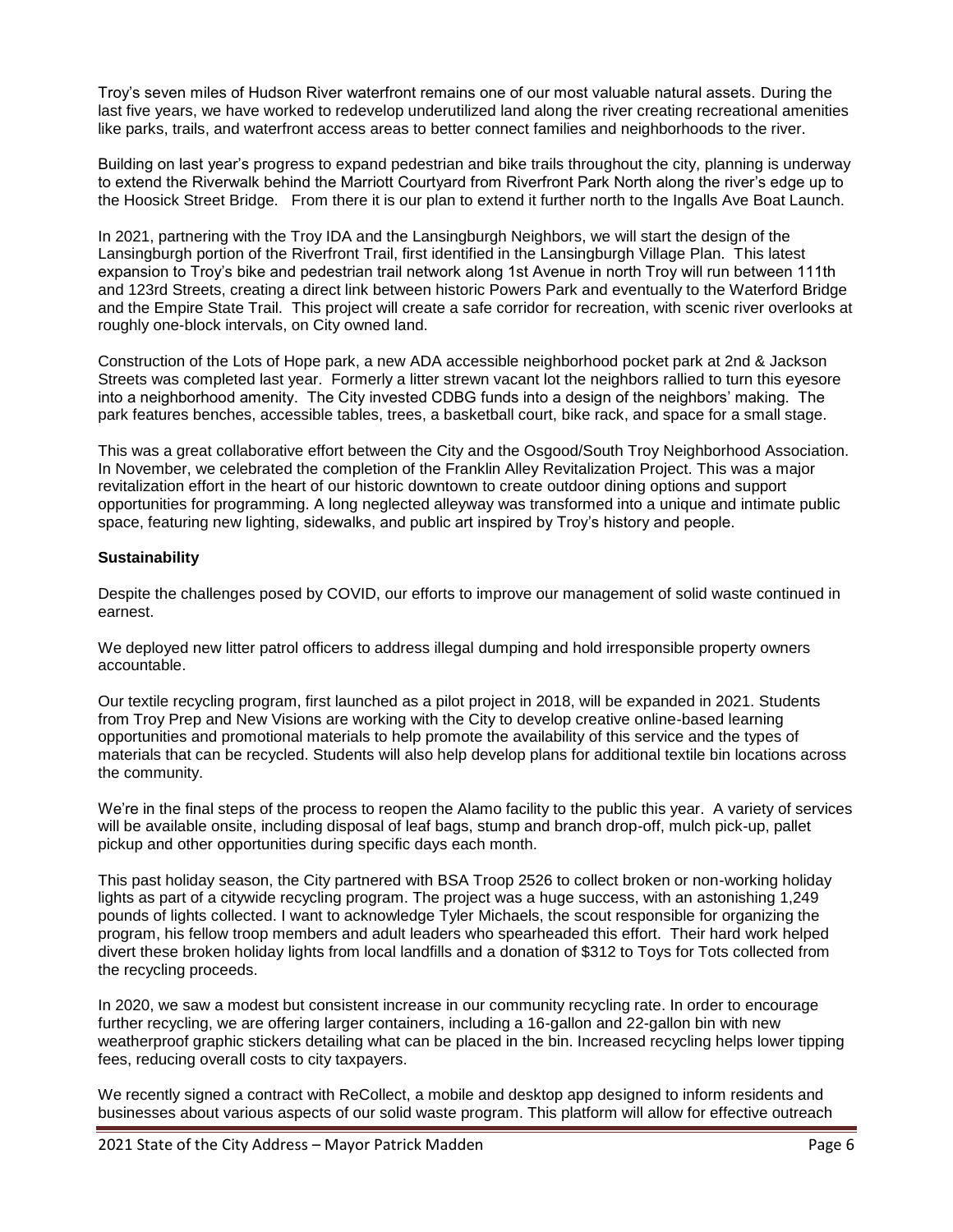and education and also act as a clearinghouse for diversion, disposal, reduction, re-use and recycling strategies. The construction of that platform is underway.

Finally, we're continuing to pursue implementation of a Pay-As-You-Throw (PAYT) program for solid waste collection for 2022. Throwing away less and recycling more each week will help reduce costs for the City and thus our taxpayers. Public outreach efforts to educate the community on the benefits of waste reduction programs like PAYT are planned in the coming months. This is an essential and timely step to address shrinking landfill space.

Many of these efforts are outlined in the City's recently approved Comprehensive Recycling Analysis which identified opportunities to increase recycling opportunities in Troy. I want to acknowledge the work of Tom Abbott, his City Sanitation team as well as City Recycling Coordinator Renee Panetta who is leading our community's efforts to create a cleaner, greener Troy.

Last year I spoke of the start of construction on an array of solar panels located at the former Troy dump. That work has now been completed and will imminently begin producing power. This array consisting of 8,000 solar panels will produce 2.6 megawatts of power. When combined with the 2.1 megawatt array completed in 2018 over 40% of the City's electric needs will be sourced from renewable solar energy. I also spoke of the acquisition and conversion of over 4,000 street lights to LEDs last year. Unfortunately due to COVID related delays that did not occur. This important process remains underway, and we expect to complete the purchase this year.

A number of energy related upgrades to City buildings were completed in 2020 including LED lighting, new roofing, insulation, windows and HVAC replacements in, fire stations, the police station & City Court house complex, parking garages, and various public works facilities.

These investments in renewables and energy efficiency improvements advances two important goals of this administration: saving the taxpayer money and acting responsibly to the generations that will follow us.

#### **Public Safety**

The issue of public safety and crime was a significant challenge for our community in 2020. Reversing a years-long trend, 2020 saw an alarming increase in the number of shootings and homicides. Not unique to Troy, communities across the nation are reeling from increasing gun violence this past year and searching for answers that might lead to effective strategies to deter and/or combat increasing gun violence. Every shooting incident was tragic but what was truly unbearable were the young lives impacted on both sides of those guns. This is not acceptable, and we cannot allow it to become the accepted norm in our community. Reversing this trend is not solely a policing issue. We also need the community's help in addressing crime and violence in our City. Stemming this behavior must come from a community response including parents, schools, peer groups, youth support agencies, and other service organizations. Just such a group was formed this summer in response to violence in one of our neighborhoods. Organized and led by residents, the City administration Police and Fire Departments are active participants in these dialogues working to create a safer community.

While the solutions go well beyond law enforcement, our police department, notably the Detectives Bureau, has spared no effort in bringing those responsible to justice. Often working in collaboration with the New York State Police, FBI and other law enforcement agencies, their painstaking work has resulted in arrests in 9 of the 14 criminal stabbings and shootings that occurred in the City last year. The open cases are still under active investigation. In addition, the Department has removed 41% more illegal firearms from the streets in 2020 over 2019.

Beyond day to day policing, the Chief and his leadership team have been engaged in a series of changes in the Department since they assumed their roles. Much work was done this summer to advance those changes:

- We have re-worked our use of force policies making them consistent with the "8 Can't Wait" principles
- The Department's Discipline Policies have been reworked so they link more seamlessly with the newly reconstituted Police Objective Review Board,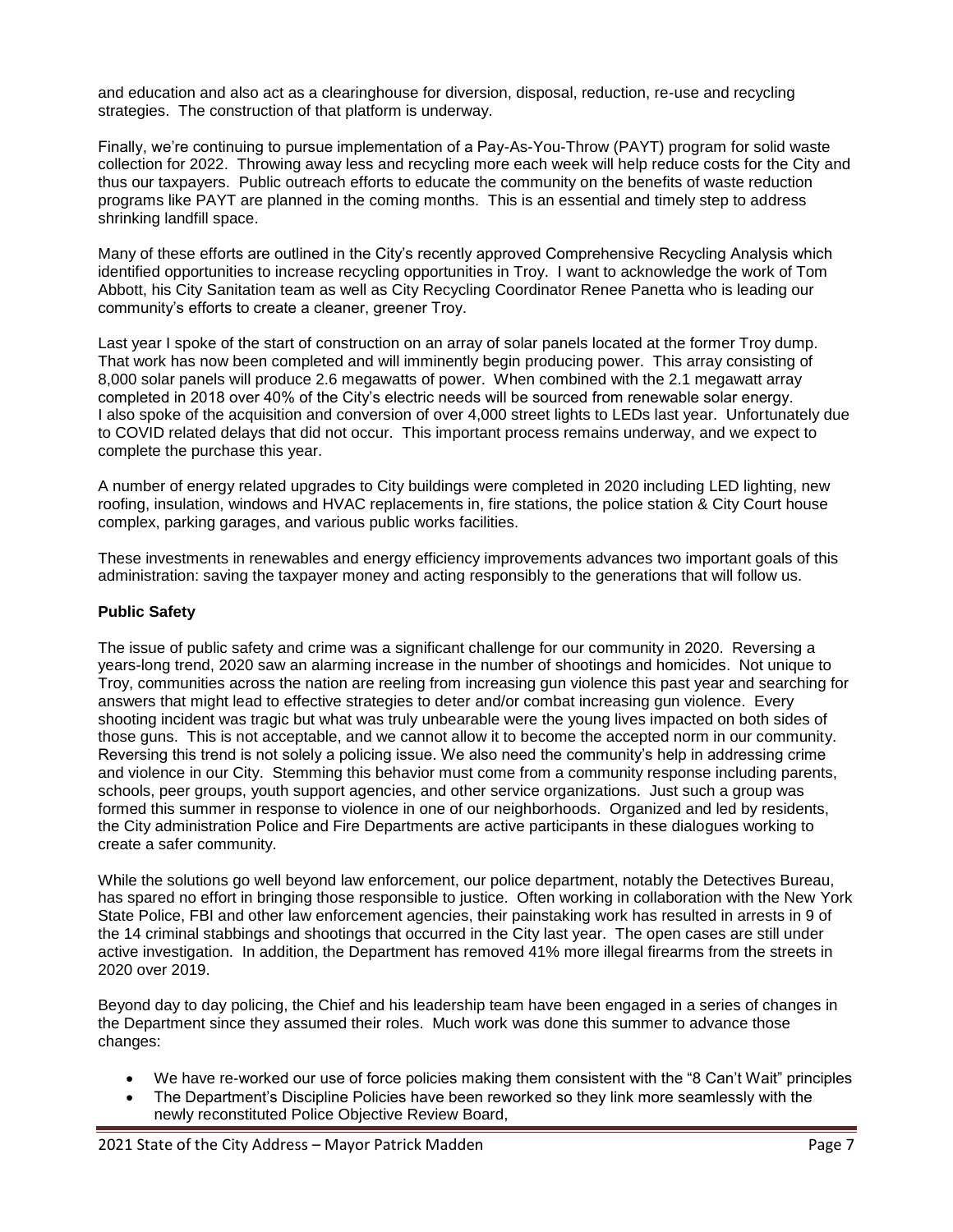- The department achieved re-accreditation in 2020 through the New York State Division of Criminal Justice Services. This is an accomplishment only about a third of police departments in NYS have achieved. We have been accredited for 20 years and we completed the re-accreditation process this past summer.
- We reinstituted the Emotionally Distressed Persons Response Training (EDPRT), a comprehensive 40 hour training that teaches officers to effectively deal with someone in emotional or mental distress. The news has recounted a number of tragic incidents around the country this year between police officers and individuals in emotional or mental distress. We want to make sure our officers have the right tools for these situations. Our last class was held in December with two more sessions planned for this year. To date about 50% of the Troy Police Department has completed this training.
- We have rewritten policies and procedures for the PORB to ensure that it will be a citizen led initiative and we have recruited new members for the Board.
- We are on the cusp of deploying body worn cameras. The cameras have been acquired and are being configured by the vendor.

Each of these items and accomplishments are necessary and important steps in our work to advance trust and transparency in the community.

Last week, we began our first round of public meetings with the Police Reform and Reinvention Collaborative (PRRC). The objective of this Collaborative is to develop community consensus on policing strategies and practices to promote public safety, improve community engagement and foster trust for all members of the Troy community.

The Collaborative is comprised of members of the community, including service organizations, clergy, police leadership, and government officials. While this effort will provide a report and work plan for a state mandated deadline of April 1st, it is our intention to make the Collaborative an ongoing workgroup that will continue to look for new, innovative and collaborative strategies to make Troy a more welcoming, inclusive and safe community for all.

I am grateful for the embrace of this important work by the community, the Police Department, and our partners in County Government.

The pandemic created great challenges for both our Police and Fire Departments in 2020. The nature of their work requires regular and close contact with each other and with members of the community. Great effort was made by both departments to ensure continuity of services while keeping their members safe. We are relieved that our community's first responders were early in the line for vaccinations.

The urgent work of meeting the changing needs in the community for emergency services trumped two of the important initiatives I had spoken of in last year's address relative to the Fire Department.

The first is replacement of House 1 in Lansingburgh. Long past its useful life we had hoped to make progress in 2020 on both the design and location of a new house that not only meets the demands of the services we offer in that neighborhood today but also for generations to come. That work stalled as the pandemic consumed our attention and financial resources. In the fall we issued an RFP for design services at the existing location and another location. It is our intention to move this important effort forward in 2021.

Secondly, I had committed in 2020 to study with Chief McMahon the demands on the Department today compared to 20+ years ago when the current structure was established. Much has changed in terms of health care during that period and those changes have impacts on the demands of our department. It is time to consider whether our current structure meets the demands of today and the capacities of the taxpayer. This is important work and so often important work is set aside when urgent work takes precedence. The pandemic created great urgent matters in 2020 but I do look forward to picking up this important work with the Chief in 2021.

As we look ahead to the challenges and opportunities in 2021, I'd like to highlight two addition projects that failed to materialize in 2020.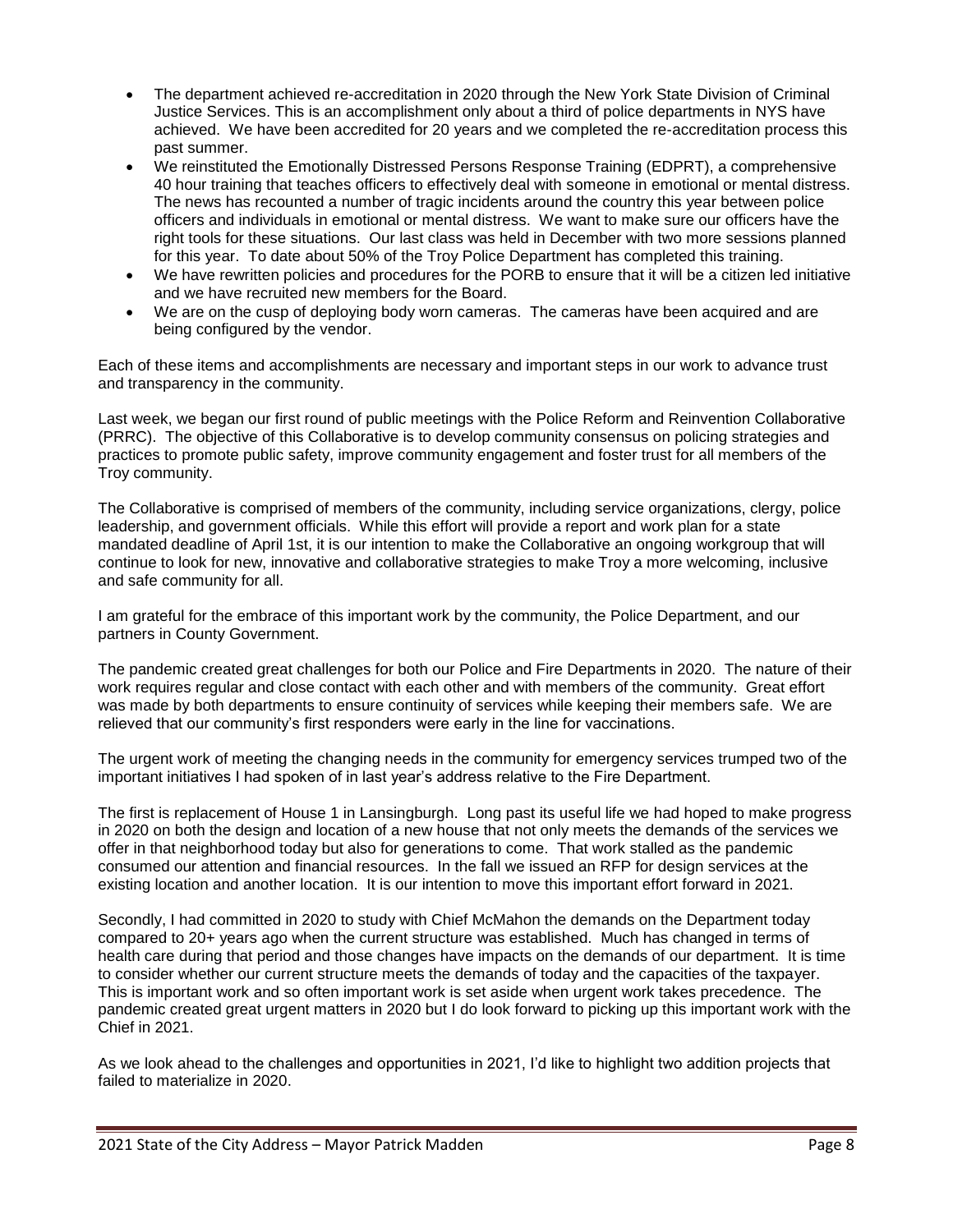Last year I spoke of reopening the American Theater in collaboration with Proctors in Schenectady. That has not moved forward. I do understand that there is probably no sector of the economy that was more devastated than those whose essence is to bring people together. Theaters, concert halls, banquet halls and the like are suffering terribly. There are many that will not survive.

As I say this I do not know what the future holds for Proctors but I would guess that their first focus post pandemic will be on restoring existing facilities and programs before branching out further. While I fervently hope this project will someday come to fruition, I cannot say if or when that might happen. It would be an amazing addition to our downtown and I'll continue to try to make that happen.

I also announced last year that we would be putting out an RFQ to prospective developers to assist us in finding a permanent City Hall. That too did not happen. The implications of the pandemic on our finances were not known and could not then have been known. In fact, there still remains great uncertainty. With those unknowns the possibility of actually moving forward became extremely remote. Under the circumstances it was not a prudent time to move the idea forward. A permanent home for City Hall remains an important goal and we will continue to explore opportunities within the prudent approach we are known for when it comes to the City's finances.

## **Concluding Message**

In a number of respects 2020 was a year like no other. The COVID pandemic interrupted our lives in ways we could not have imaged 12 months ago. No one was spared but some suffered more than others. Some of you lost loved ones to the virus, some who were alone at the time of their passing. Others who lost loved ones but not to the virus were unable to gather with family and loved ones, an important tradition that helps us deal with loss.

Some of you lost jobs, some of you lost businesses, and our youth lost precious educational and social development. It will be some time before we fully understand the long term impact of these losses.

This pandemic calls us to action much as the Great Depression and World War II called earlier generations to action. They made painful sacrifices for the benefit of our nation. The sacrifices we are called on to make are not nearly as dramatic. They are mere inconveniences by comparison. But the stakes are just as high.

If we all appropriately wear masks, maintain social distancing, wash our hands, and take the vaccine we could significantly cut future deaths over the next 6 months and, more importantly we would reduce the likelihood of vaccine resistant mutations of the virus from evolving.

Please do your part.

I want to acknowledge and thank the heroic front line staff – the doctors, nurses, paramedics and hospital staff for their sacrifices over the past year.

There is another call to action that rings just as brightly. Precipitated by the senseless death of George Floyd, outrage erupted in communities across our Country this summer. For some the passion and anger came as a surprise. For others it was an "it's about time" moment.

It should be clear that while this country speaks aspirationally about equality for all, and color blindness and equal opportunity we have fallen well short of those ideals in practice. Various legislative efforts have been made over the years; the 13th, 14th and 15th Amendments to the US Constitution, the Civil Rights Act of 1994, with important but incomplete results. The final frontier in the fight for equality lies largely within the heart and head of each of us. While we are all products of our environment we are also uniquely endowed with the capacity to examine how we are shaped by our environment. We have the capacity to question our subconscious assumptions and our learned biases. The time urgently calls on us to do that. Don't let this opportunity pass us by.

I often conclude my public remarks with a reminder of our shared responsibility in building and maintaining a stronger community. Today that message is more important and relevant than ever. Our City, our State, our nation and our world are grappling with once in a century challenges that have put pressures on each and